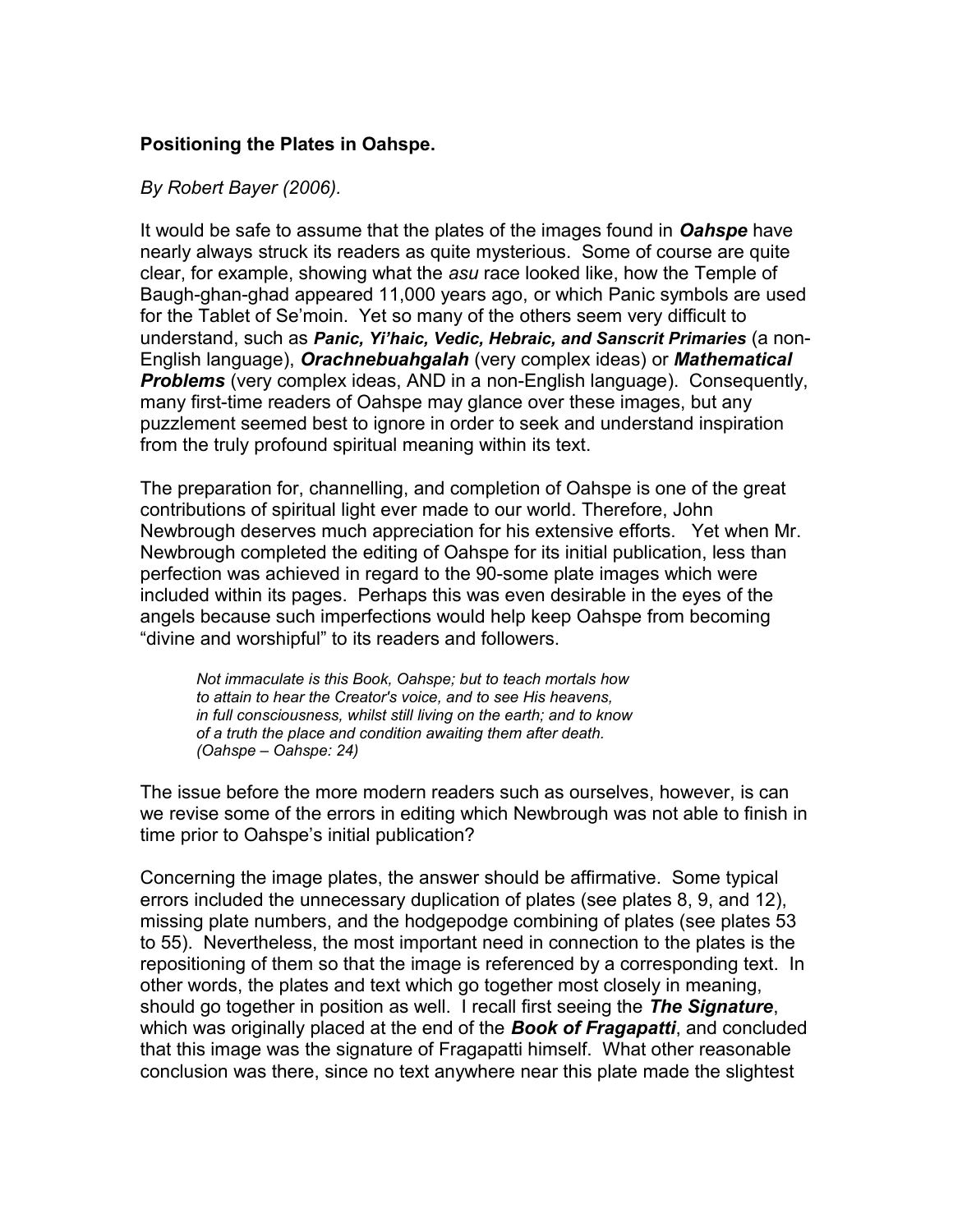reference to what was shown in it? My thinking now is that this conclusion is wrong.

It seems fairly obvious that around half of the plates in *Oahspe* are placed randomly throughout it*.* In fact, this might not be so troubling if there were no text which made reference to these images anyway, however, this is not the case. There exists text throughout Oahspe which can make some clarifying reference to virtually every plate. The angels are said to have placed Newbrough in charge of the editing of Oahspe. It follows that John Newbrough was naturally anxious to publish Oahspe, the most amazing book of this age, as soon as possible. Without a computer, it could have taken at least several years of hard study to have determined the locations. So Newbrough did the best he could and those he could not locate were placed throughout the book in a somewhat random fashion.

But now we are blessed with the researching power of computers. A solution is possible. The problem with having images with no corresponding text nearby is that *Oahspe* will thus be more difficult to understand than it needs to be. In fact, if the text and plates do not match, some doubt is cast upon the meaning of the text and often a fair degree of confusion can be associated with those plates themselves. Conversely, placing images adjacent to their related text passages should help to further explain both text and image, as each will provide meaningful context for the other. The end result should be that *Oahspe* will become more comprehensible to its readers.

This study of the plates involved looking for matching ideas or terms between the text of *Oahspe* and the plate's image, its title, and / or its caption. The guiding principles of my research in determining the best adjacent position for the plates was to discover text which:

- (1.) most fully described the image, title, or captions,
- (2.) defined a new spiritual concept at the earliest point,
- (3.) was made more comprehensible itself through the study of the image, or
- (4.) was the only existing text with at least some referencing connections between itself and the plates.

If no corresponding text could be found, such as in *The Signature*, then the plate's position remained where it was. Until a suitable translation of this plate is discovered or accomplished, no further action can be taken. It is conceivable that *Mai* (61) of *Se'moin* ("a king's signature") is the referring text but what I can translate on my own of this plate points away from this location. This was the only plate to which I could find no clear reference. It is possible that the corresponding text was not included in the published edition of *Oahspe.*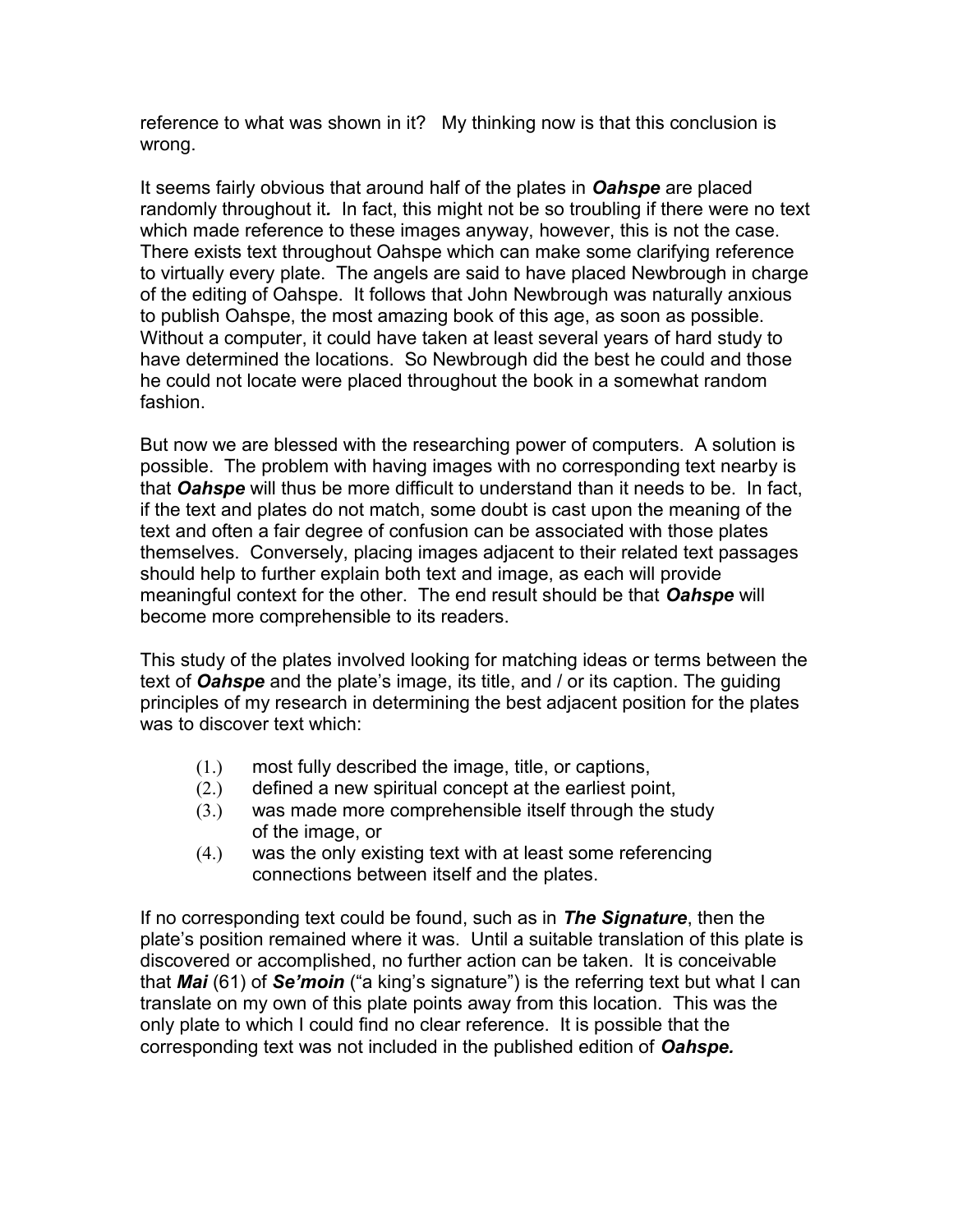Next are provided six examples of plates placed more meaningfully alongside a passage of *Oahspe*. The arrow **[ → ]** indicates that the plate image is positioned after the cited text.

|                                                                                                                                                                                                                                                                                                                                                                                                                                                                                                                                                                                                   | <b>Proposed Placement:</b>                                                                                                                                                                                                                                                                                                                                                                                                                                                                                                                                                                                                                                                                                                                                            |
|---------------------------------------------------------------------------------------------------------------------------------------------------------------------------------------------------------------------------------------------------------------------------------------------------------------------------------------------------------------------------------------------------------------------------------------------------------------------------------------------------------------------------------------------------------------------------------------------------|-----------------------------------------------------------------------------------------------------------------------------------------------------------------------------------------------------------------------------------------------------------------------------------------------------------------------------------------------------------------------------------------------------------------------------------------------------------------------------------------------------------------------------------------------------------------------------------------------------------------------------------------------------------------------------------------------------------------------------------------------------------------------|
| <b>Primary Vortex.</b><br>The power that maketh planets.                                                                                                                                                                                                                                                                                                                                                                                                                                                                                                                                          | <b>Jehovih III:6</b> $\rightarrow$ For each and every<br>corporeal world created I a vortex first,<br>and by its rotation and by the places in<br>the firmament whither it traveleth, caused<br>I the vortex                                                                                                                                                                                                                                                                                                                                                                                                                                                                                                                                                          |
| <b>Original Placement:</b>                                                                                                                                                                                                                                                                                                                                                                                                                                                                                                                                                                        |                                                                                                                                                                                                                                                                                                                                                                                                                                                                                                                                                                                                                                                                                                                                                                       |
| <b>Ben II: 18</b> $\rightarrow$ NO REFERENCING TEXT<br><b>NEAR THIS LOCATION.</b>                                                                                                                                                                                                                                                                                                                                                                                                                                                                                                                 |                                                                                                                                                                                                                                                                                                                                                                                                                                                                                                                                                                                                                                                                                                                                                                       |
|                                                                                                                                                                                                                                                                                                                                                                                                                                                                                                                                                                                                   | <b>Proposed Placement:</b>                                                                                                                                                                                                                                                                                                                                                                                                                                                                                                                                                                                                                                                                                                                                            |
| $FA$ $R$<br><b>Earth and her Plateaux.</b><br>When Jehovih condensed the earth, and<br>it became firm and crusted over, there<br>rose up from the earth heat and<br>moisture, which continue to this day. But<br>Jehovih limited the ascent of the<br>substances going upward, and the<br>boundary of the limit of moisture was as<br>the clouds that float in the air; and the<br>heat was of like ascent. And whilst the<br>moisture and heat rise upward, they are<br>met by the etheric substance of the<br>vortex of the earth, and the moisture and<br>the gases of the air assume the form | Jehovih IV: 9-11->As I cause water to<br>rise upward as vapor, and take a place in the<br>air above, let it be a sign and testimony of<br>other places in atmospherea whereon dwell<br>the spirits of the lower heaven.<br>As I made a limit to the ascent of the clouds,<br>so made I a limit to the places of the different<br>kinds of substances in atmospherea; the<br>more subtle and potent to the extreme, and<br>the more dense and impotent nearer to the<br>earth.<br>According to the condition of these different<br>plateaux in atmospherea, whether they be<br>near the earth or high above, so shall the<br>spirit of man take its place in the first<br>heaven; according to his diet and desires<br>and behavior so shall he dwell in spirit on the |
| (from caption of plate)                                                                                                                                                                                                                                                                                                                                                                                                                                                                                                                                                                           | plateau to which he hath adapted himself<br>during his earth life.                                                                                                                                                                                                                                                                                                                                                                                                                                                                                                                                                                                                                                                                                                    |
| <b>Original Placement:</b>                                                                                                                                                                                                                                                                                                                                                                                                                                                                                                                                                                        |                                                                                                                                                                                                                                                                                                                                                                                                                                                                                                                                                                                                                                                                                                                                                                       |
| <b>Ben VIII: 20 <math>\rightarrow</math> NO REFERENCING TEXT</b><br><b>NEAR THIS LOCATION.</b>                                                                                                                                                                                                                                                                                                                                                                                                                                                                                                    |                                                                                                                                                                                                                                                                                                                                                                                                                                                                                                                                                                                                                                                                                                                                                                       |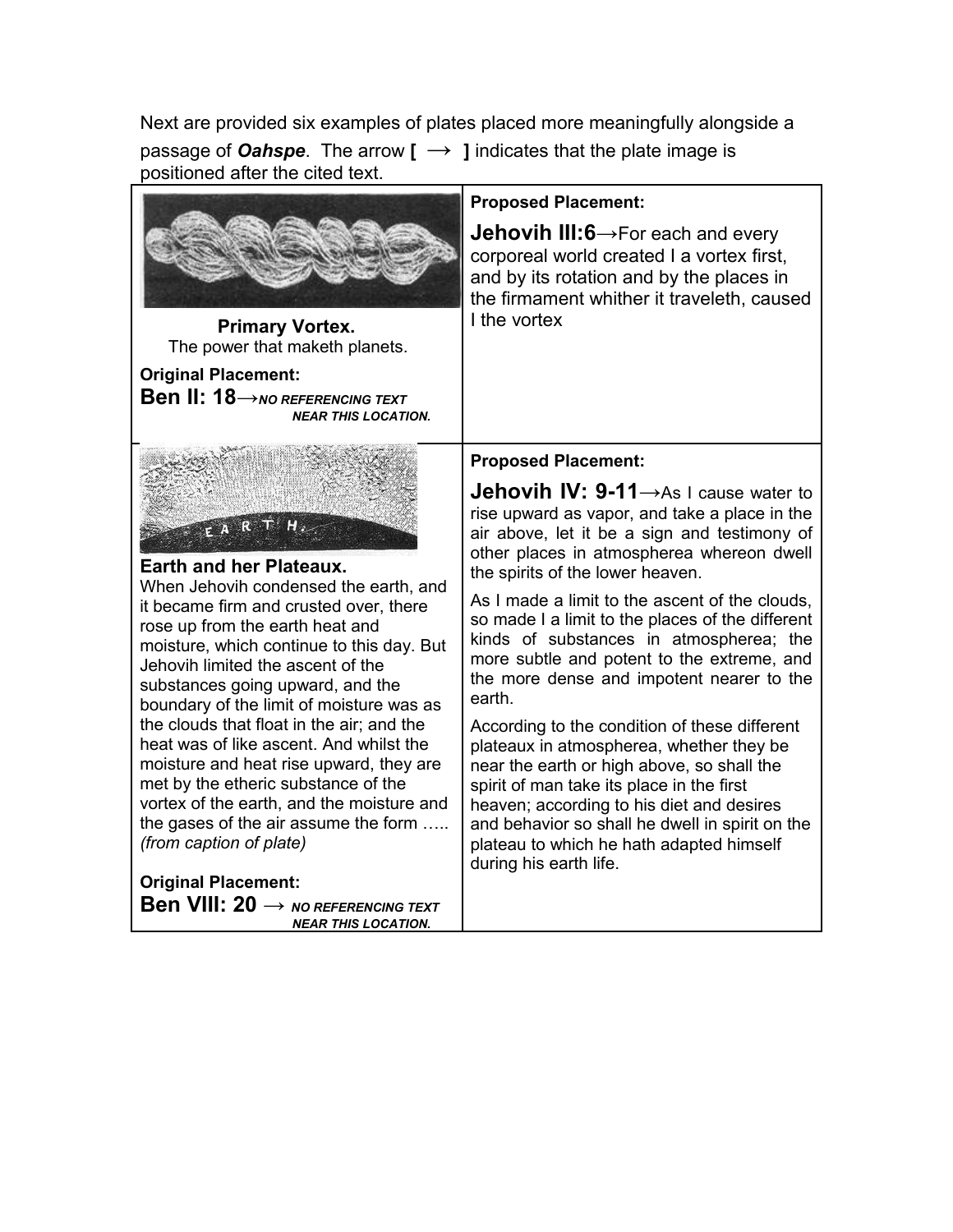| OCEAN.                                                                      | <b>Proposed Placement:</b>                                                                                                                                                                                                                                                                                  |
|-----------------------------------------------------------------------------|-------------------------------------------------------------------------------------------------------------------------------------------------------------------------------------------------------------------------------------------------------------------------------------------------------------|
|                                                                             | Sethantes II: 27-28→                                                                                                                                                                                                                                                                                        |
| N. AMERICA.                                                                 | God said: To each of you have I given a<br>great division of the earth, and each<br>division shall be named after you, each<br>in its place.                                                                                                                                                                |
| $e^{i\alpha x}$                                                             | This, then, was the rank assigned:<br>Waga (Pan); Jud (Asia); Thouri                                                                                                                                                                                                                                        |
| <b>Outline Map Showing the Locality</b><br>of Pan, the Submerged Continent. | (America); Vohu (Africa); and<br><b>Dis</b><br>(Europe). And the lands were called<br>after the names of the Lords and so<br>entered in the books of heaven in                                                                                                                                              |
| <b>Original Placement:</b>                                                  | Hored, by command of God in the name                                                                                                                                                                                                                                                                        |
| Cosmogony XI:14 $\rightarrow$<br>NO REFERENCING TEXT NEAR THIS LOCATION.    | of Jehovih.                                                                                                                                                                                                                                                                                                 |
|                                                                             |                                                                                                                                                                                                                                                                                                             |
|                                                                             | <b>Proposed Placement:</b>                                                                                                                                                                                                                                                                                  |
|                                                                             | <b>Cycles 1: 25-26</b> $\rightarrow$ Now will I bring the<br>earth into a'jiyan fields and forests for a long<br>season; for I shall again reproduce the<br>l'huans; and the time of a generation shall be<br>thirty-three years. For my harvests shall be<br>of fruit that is mature and full of ripeness. |
|                                                                             | And Jehovih brought the earth into new<br>regions in the etherean worlds, and covered<br>it over with a'ji, east and west and north and<br>south.                                                                                                                                                           |
| The Earth (white spot) in A'ji.                                             |                                                                                                                                                                                                                                                                                                             |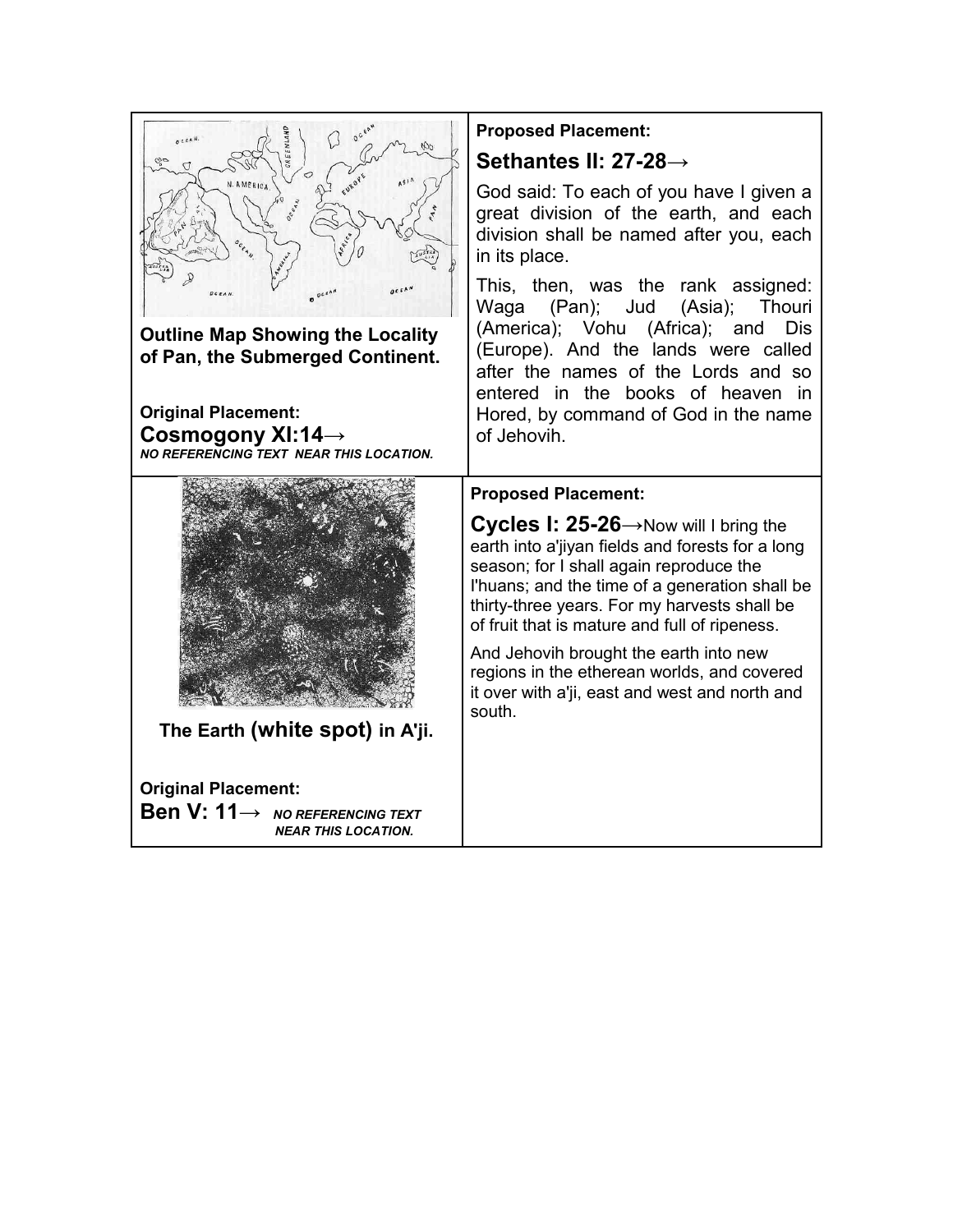

Travel of the great serpent during the SEVENTH nine thousand years after man's creation. Showing also the Orian fields in ethereal, with their comparative densities and symbols.

**Original Placement:**

**Saphah - Se'moin 115→** *NO REFERENCING TEXT NEAR THIS LOCATION.*

## **Proposed Placement:**

**Thor I:2-3→**In the Holy Council of Gods and Goddesses in Don'ga, the voice of Jehovih came to Thor, saying:

My Son, behold the red star, the earth; she courseth from Mos to Dae, and now draggeth in the swamps of Asath. Behold, thou shalt deliver her through thy dominions, three thousand two hundred years. Even now approacheth the dawn of Ghan.



**Original Placement:**

**Ben IX:8→** *NO REFERENCING TEXT NEAR THIS LOCATION.*

## **Proposed Placement:**

**Cosmogony I:33→** The earth's vortex is a sub-vortex, existing within the sun's vortex: Mercury, Venus, Mars, Jupiter, Saturn, and so on, are corporeal worlds, and each and all of them within subvortices, and the combination of all these vortices within the sun's vortex are known by the names great serpent, or solar phalanx. For which reason the sun's vortex was called the *Master,* or *Tow'Sang,* by the ancient prophets.

I think you can see that both the text and plate image make more sense when placed adjacent to one another. The complete results of this research can be viewed at this website address in the files section:

# <http://groups.yahoo.com/group/oahspefiles5/>

I welcome all suggestions and analysis on this project.